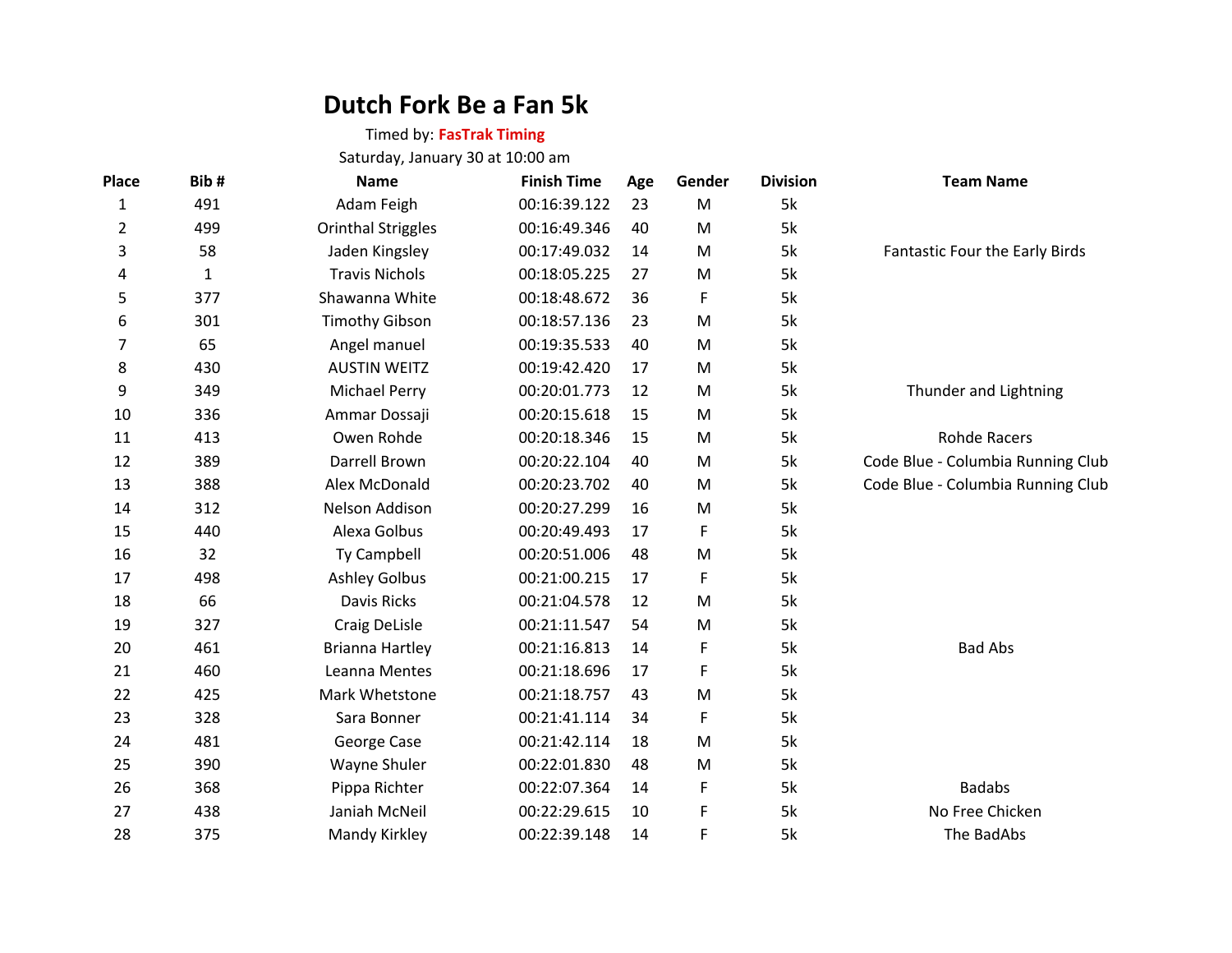| 29 | 442 | Kevin Hunt                  | 00:22:47.265 | 38 | M | 5k |                                |
|----|-----|-----------------------------|--------------|----|---|----|--------------------------------|
| 30 | 373 | Marie Charlotte Demetriades | 00:23:07.145 | 16 | F | 5k | The BadAbs                     |
| 31 | 321 | <b>Ted Hewitt</b>           | 00:23:11.720 | 46 | M | 5k |                                |
| 32 | 402 | Seth Shealy                 | 00:23:12.145 | 10 | M | 5k | Tortoise and the hare          |
| 33 | 407 | Aimee Ahuja                 | 00:23:17.193 | 14 | F | 5k | PR or ER                       |
| 34 | 338 | Franklin Walker             | 00:23:40.439 | 39 | M | 5k |                                |
| 35 | 395 | Peyton Campbell             | 00:23:41.369 | 14 | F | 5k |                                |
| 36 | 346 | Randy Sheldon               | 00:23:42.883 | 49 | M | 5k |                                |
| 37 | 419 | Makenna Bradley             | 00:23:44.379 | 14 | F | 5k | PR or ER                       |
| 38 | 350 | Lauren Devaney              | 00:23:47.453 | 11 | F | 5k | Thunder and Lightning          |
| 39 | 363 | Jessica Weems               | 00:24:01.120 | 35 | F | 5k |                                |
| 40 | 68  | Payton Friend               | 00:24:05.352 | 10 | M | 5k |                                |
| 41 | 497 | Ahmad Jimmerson             | 00:24:06.370 | 34 | M | 5k | Taliban                        |
| 42 | 311 | <b>Shelley Hinson</b>       | 00:24:35.244 | 47 | F | 5k |                                |
| 43 | 443 | <b>Glen Bramlitt</b>        | 00:24:43.601 | 43 | M | 5k |                                |
| 44 | 458 | Mary O'Toole                | 00:24:47.143 | 14 | F | 5k | Fantastic Four the Early Birds |
| 45 | 31  | Jayda McNiel                | 00:24:51.262 | 10 | F | 5k | No Free Chicken                |
| 46 | 439 | Jake Semones                | 00:25:00.513 | 10 | M | 5k |                                |
| 47 | 70  | <b>Colleen Vowls</b>        | 00:25:04.725 | 42 | F | 5k |                                |
| 48 | 76  | <b>Randy Basinger</b>       | 00:25:07.720 | 57 | M | 5k |                                |
| 49 | 464 | Monica Brumagin             | 00:25:26.636 | 49 | F | 5k |                                |
| 50 | 428 | Matthew Day                 | 00:25:31.767 | 36 | M | 5k |                                |
| 51 | 429 | Lucas Day                   | 00:25:37.563 | 9  | M | 5k |                                |
| 52 | 318 | <b>Fred Kudrik</b>          | 00:25:38.066 | 44 | M | 5k |                                |
| 53 | 427 | Adriana Day                 | 00:25:45.351 | 35 | F | 5k |                                |
| 54 | 437 | Mya McNeil                  | 00:25:50.354 | 9  | F | 5k |                                |
| 55 | 383 | <b>Gene Mello</b>           | 00:25:50.716 | 44 | M | 5k |                                |
| 56 | 385 | <b>Tate Welch</b>           | 00:26:05.603 | 8  | M | 5k |                                |
| 57 | 399 | tracy meyers                | 00:26:06.811 | 53 | F | 5k |                                |
| 58 | 386 | Joyce Welch                 | 00:26:08.863 | 46 | F | 5k |                                |
| 59 | 496 | Mariam Shakour              | 00:26:09.743 | 34 | F | 5k |                                |
| 60 | 436 | <b>Caroline Dietrich</b>    | 00:26:25.041 | 14 | F | 5k |                                |
| 61 | 448 | Joe Whetstine               | 00:26:47.135 | 55 | M | 5k |                                |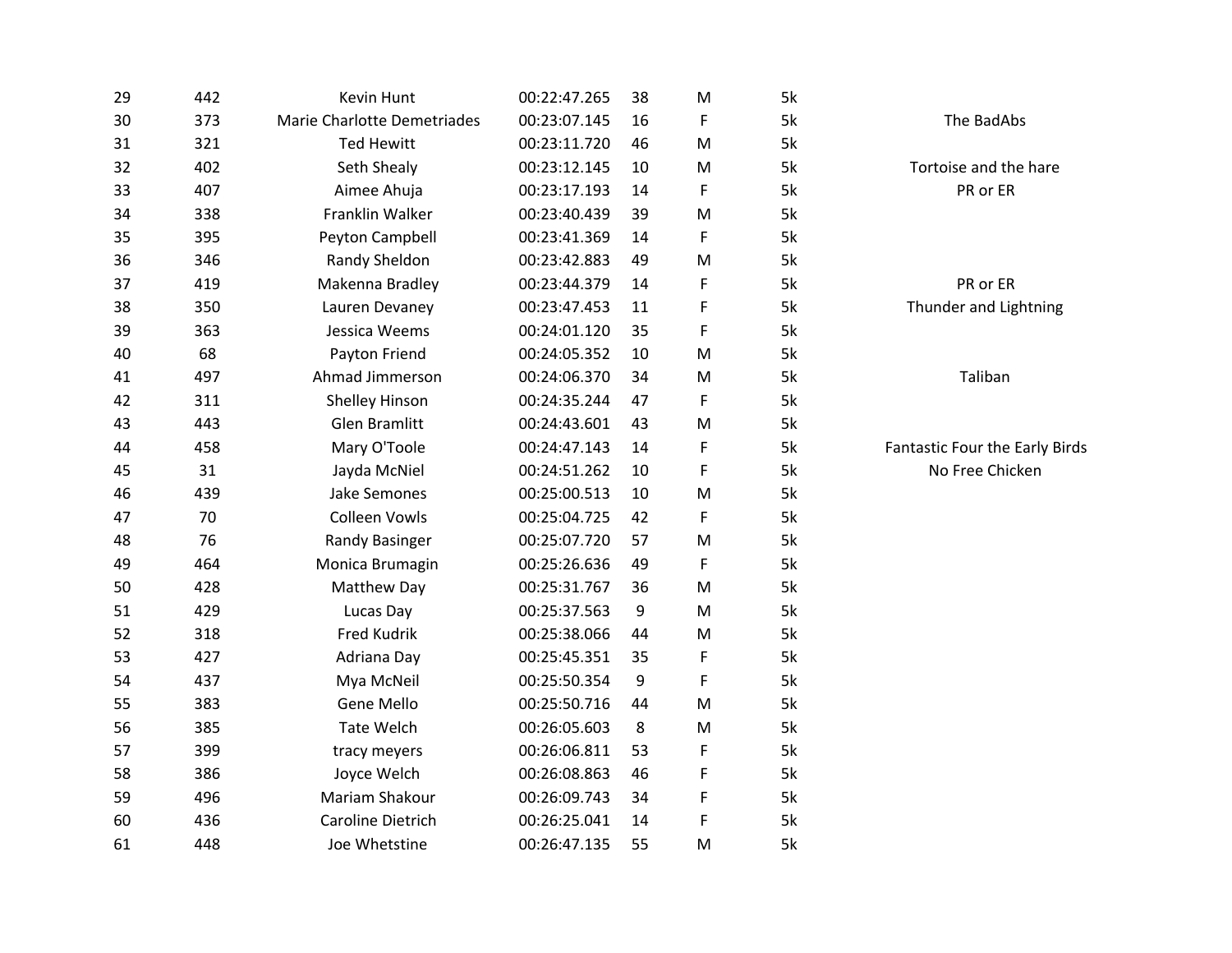| 62 | 410        | Lisa Smarr               | 00:26:49.679 | 56       | F      | 5k |
|----|------------|--------------------------|--------------|----------|--------|----|
| 63 | 471        | Joe Greene               | 00:26:49.753 | 40       | M      | 5k |
| 64 | 414        | <b>Allison Phlegar</b>   | 00:26:49.900 | 24       | F      | 5k |
| 65 | 365        | <b>Matthew Potter</b>    | 00:26:50.499 | 43       | M      | 5k |
| 66 | 379        | Miranda Ahuja            | 00:26:54.537 | 44       | F      | 5k |
| 67 | 360        | <b>Kara Stevens</b>      | 00:27:21.587 | 28       | F      | 5k |
| 68 | 80         | <b>Genaro Santos</b>     | 00:27:31.584 | 50       | M      | 5k |
| 69 | 401        | Mel Shealy               | 00:27:32.547 | 44       | м      | 5k |
| 70 | 477        | <b>Ameer Williams</b>    | 00:27:43.065 | 17       | м      | 5k |
| 71 |            |                          | 00:27:43.391 |          | M      |    |
| 72 | 305<br>470 | John Gasque              |              | 56<br>14 | F      | 5k |
|    |            | Jacqueline Mentes        | 00:27:46.249 |          |        | 5k |
| 73 | 367        | Jose De Jesus Mora       | 00:27:49.397 | 49       | M<br>F | 5k |
| 74 | 344        | Susie leroy              | 00:27:51.508 | 53       |        | 5k |
| 75 | 319        | Alfred Baquiran          | 00:28:13.327 | 44       | M      | 5k |
| 76 | 378        | Ryan Ahuja               | 00:28:24.473 | 16       | M      | 5k |
| 77 | 391        | Laura Shuler             | 00:28:24.906 | 15       | F      | 5k |
| 78 | 472        | Amy Medlock-Green        | 00:28:39.333 | 41       | F      | 5k |
| 79 | 78         | Aubrie Holland           | 00:28:44.436 | 12       | F      | 5k |
| 80 | 381        | Divya Ahuja              | 00:28:48.900 | 48       | M      | 5k |
| 81 | 484        | Maya Moran               | 00:28:56.134 | 12       | F      | 5k |
| 82 | 337        | Andrea Olson             | 00:29:07.789 | 27       | F      | 5k |
| 83 | 355        | Alexandra Davis          | 00:29:09.306 | 13       | F      | 5k |
| 84 | 444        | <b>Scarlett Hutchins</b> | 00:29:19.053 | 8        | F      | 5k |
| 85 | 326        | <b>Alexis Conrad</b>     | 00:29:23.399 | 12       | F      | 5k |
| 86 | 372        | Patrick Cobb             | 00:29:32.617 | 51       | M      | 5k |
| 87 | 325        | <b>Tyler DeLisle</b>     | 00:29:35.803 | 24       | м      | 5k |
| 88 | 343        | Pete Poore               | 00:29:37.489 | 63       | M      | 5k |
| 89 | 431        | Paula Couto Alvarez      | 00:29:54.279 | 16       | F      | 5k |
| 90 | 323        | <b>Madison Webb</b>      | 00:29:55.810 | 10       | F      | 5k |
| 91 | 324        | Doug Webb                | 00:29:56.479 | 45       | M      | 5k |
| 92 | 362        | <b>Chesson Parker</b>    | 00:29:59.262 | 27       | F      | 5k |
| 93 | 446        | Dean Jenkins             | 00:30:03.677 | 50       | M      | 5k |
| 94 | 479        | Dee McNeal               | 00:30:10.788 | 32       | M      | 5k |

k Stevens Striders

k 5k Tortoise and the hare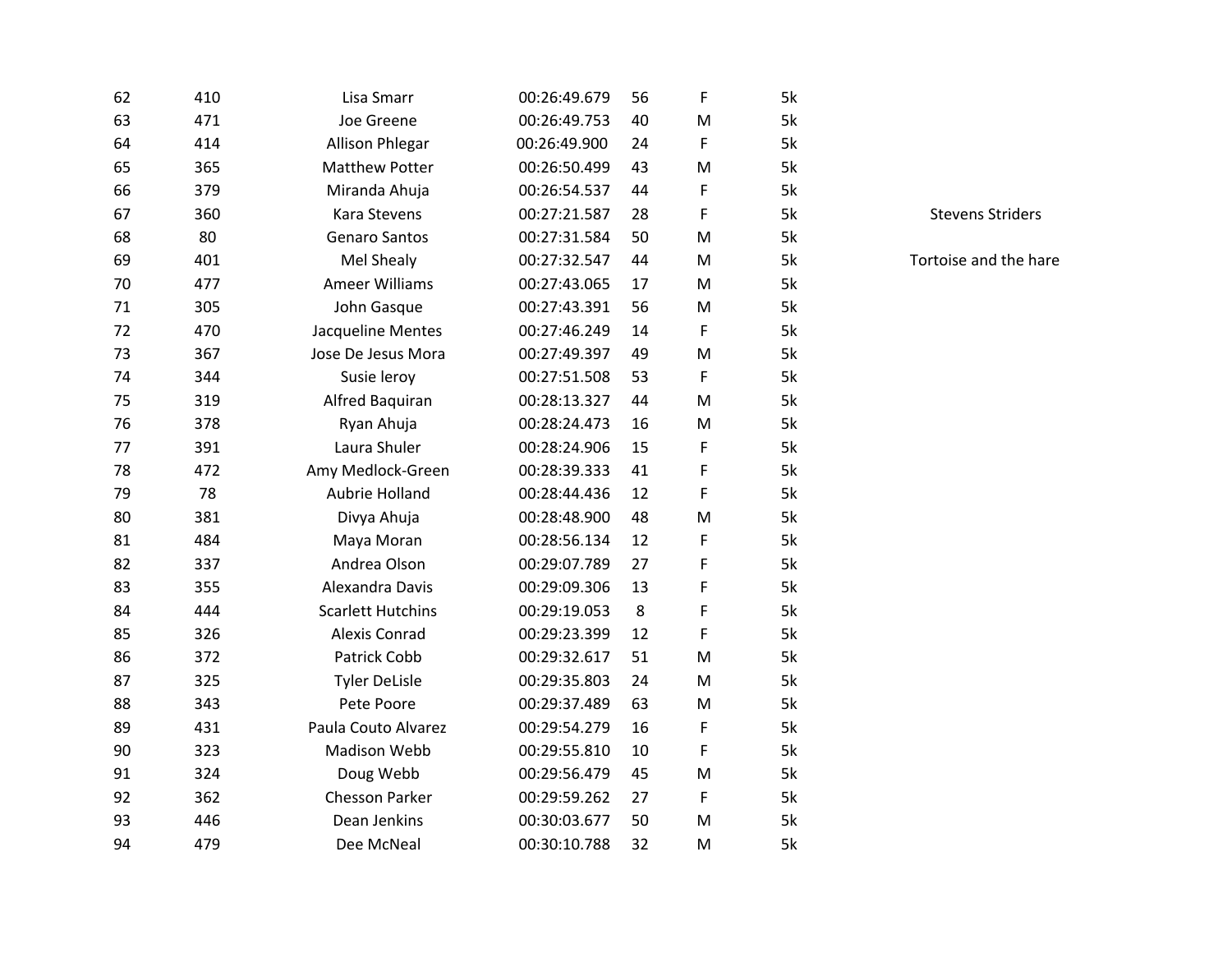| 95  | 348 | Michael Ferri           | 00:30:14.409 | 28             | M         | 5k |                            |
|-----|-----|-------------------------|--------------|----------------|-----------|----|----------------------------|
| 96  | 433 | <b>Tanner Jelinek</b>   | 00:31:13.017 | 19             | M         | 5k |                            |
| 97  | 342 | Jessica Yarbro          | 00:31:16.243 | 23             | F         | 5k |                            |
| 98  | 361 | <b>David Stevens</b>    | 00:31:18.444 | 27             | M         | 5k | <b>Stevens Striders</b>    |
| 99  | 445 | Dorothy Hutchins        | 00:31:45.763 | 5              | F         | 5k |                            |
| 100 | 345 | Rocky Soderberg         | 00:31:51.771 | 73             | M         | 5k |                            |
| 101 | 317 | <b>Beth Kudrik</b>      | 00:32:06.584 | 39             | F         | 5k |                            |
| 102 | 400 | Hayes Coleman           | 00:32:37.736 | 13             | ${\sf M}$ | 5k | <b>Hunter Hayes</b>        |
| 103 | 398 | Hunter Coleman          | 00:32:39.122 | 41             | M         | 5k | <b>Hunter Hayes</b>        |
| 104 | 71  | <b>Brittany Earnest</b> | 00:32:43.957 | 17             | F         | 5k |                            |
| 105 | 480 | <b>Beatrice Mora</b>    | 00:33:04.068 | 15             | F         | 5k |                            |
| 106 | 64  | Kelvin Wright           | 00:33:14.409 | 15             | M         | 5k |                            |
| 107 | 359 | jacob abercrombie       | 00:33:31.748 | 12             | M         | 5k | Abercrombie Storm Troopers |
| 108 | 459 | Jordan Abercrombie      | 00:33:32.478 | 22             | F         | 5k | Abercrombie Storm Troopers |
| 109 | 404 | <b>Emily Dale</b>       | 00:33:55.335 | 14             | F         | 5k | Lazy Divas                 |
| 110 | 403 | Lainey Coleman          | 00:33:55.424 | 14             | F         | 5k | Lazy Divas                 |
| 111 | 453 | <b>Justin Niblick</b>   | 00:34:05.011 | 22             | M         | 5k | We Love Cats and Dogs      |
| 112 | 452 | Robert Sawyer           | 00:34:11.868 | 17             | M         | 5k | We Love Cats and Dogs      |
| 113 | 347 | Laura Pate              | 00:34:42.495 | 24             | F         | 5k |                            |
| 114 | 435 | Eden Jelinek            | 00:34:47.221 | 12             | F         | 5k |                            |
| 115 | 339 | Sarah Holcomb           | 00:35:23.355 | 48             | F         | 5k |                            |
| 116 | 384 | <b>Kristin Mello</b>    | 00:35:44.904 | 42             | F         | 5k |                            |
| 117 | 493 | Jessalyn Smith          | 00:35:48.338 | 34             | F         | 5k |                            |
| 118 | 77  | <b>Gracie Dewalt</b>    | 00:37:24.383 | 13             | F         | 5k |                            |
| 119 | 79  | Rachel Sprankle         | 00:37:26.224 | 13             | F         | 5k |                            |
| 120 | 396 | Alyssa Ladomirak        | 00:37:27.514 | 32             | F         | 5k |                            |
| 121 | 420 | Paul Bates              | 00:37:30.566 | 59             | M         | 5k |                            |
| 122 | 387 | Sheryl Bingham          | 00:37:32.682 | 70             | F         | 5k |                            |
| 123 | 320 | <b>Barbara Rice</b>     | 00:37:34.109 | 63             | F         | 5k |                            |
| 124 | 412 | Jason Rohde             | 00:37:55.913 | 46             | M         | 5k | <b>Rohde Racers</b>        |
| 125 | 441 | Catherine Sizemore      | 00:38:01.844 | $\overline{7}$ | F         | 5k |                            |
| 126 | 495 | Sammy Hollamon          | 00:38:09.425 | 5              | M         | 5k |                            |
| 127 | 422 | Whitley Hollamon        | 00:38:09.890 | $\overline{7}$ | F         | 5k |                            |
|     |     |                         |              |                |           |    |                            |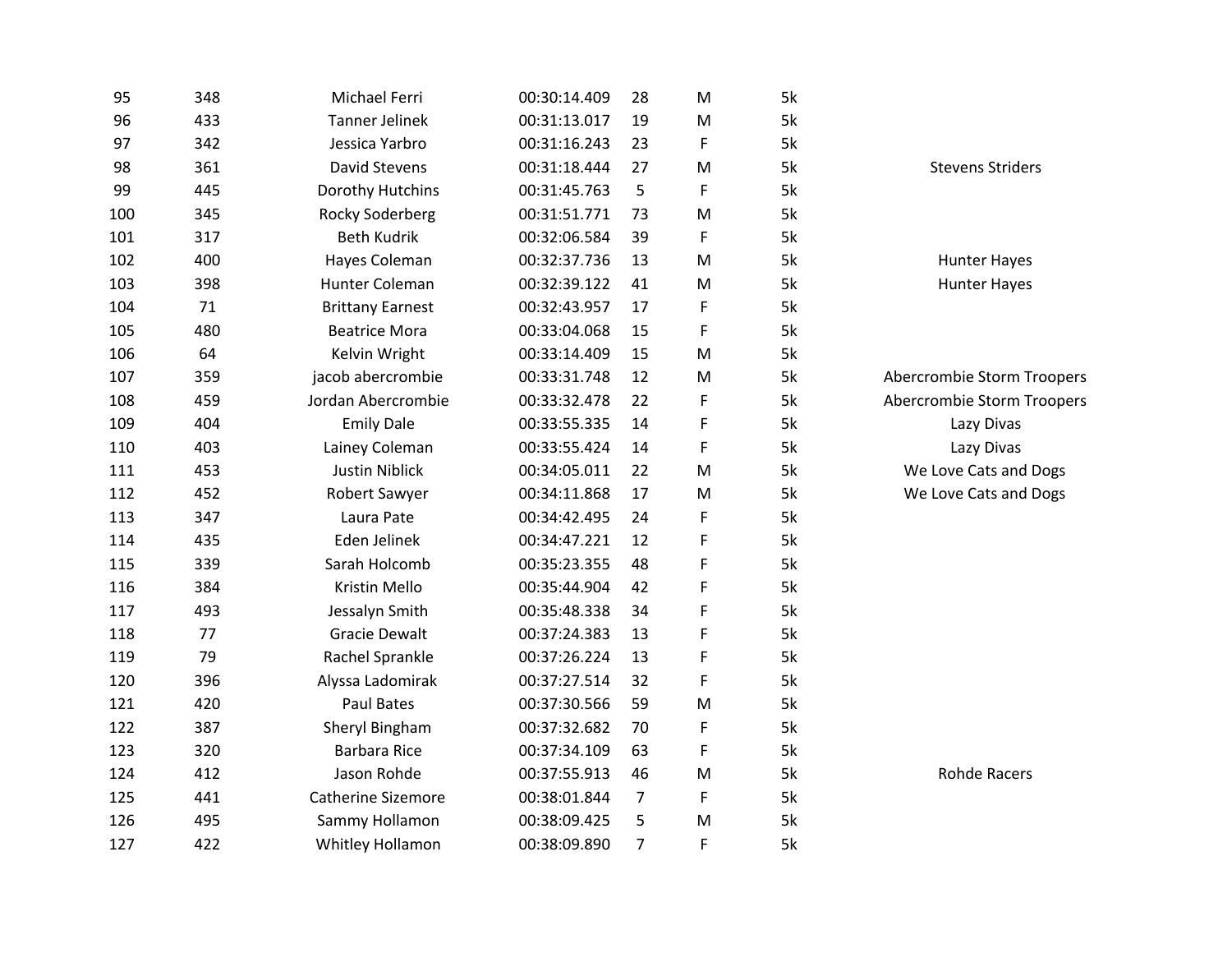| 128 | 421 | Laura Hollamon          | 00:38:10.790 | 36             | F | 5k |                               |
|-----|-----|-------------------------|--------------|----------------|---|----|-------------------------------|
| 129 | 334 | <b>MARCIAL VALDIVIA</b> | 00:38:47.083 | 11             | M | 5k |                               |
| 130 | 314 | Nicole Watford          | 00:39:05.985 | 27             | F | 5k |                               |
| 131 | 315 | Jeremy Watford          | 00:39:06.033 | 27             | M | 5k |                               |
| 132 | 67  | <b>Gracyn Friend</b>    | 00:39:15.206 | $\overline{7}$ | F | 5k |                               |
| 133 | 434 | MaryGrace Dietrich      | 00:39:16.510 | 12             | F | 5k |                               |
| 134 | 392 | Margaret OToole         | 00:39:24.515 | 15             | F | 5k | The RoxStars                  |
| 135 | 376 | Reese Taylor            | 00:39:26.340 | 8              | F | 5k | The RoxStars                  |
| 136 | 366 | <b>Ashley Potter</b>    | 00:39:28.553 | 11             | F | 5k |                               |
| 137 | 341 | Daniel Romer            | 00:39:54.341 | 24             | M | 5k | <b>Running Romers</b>         |
| 138 | 340 | Amanda Romer            | 00:39:54.438 | 28             | F | 5k | <b>Running Romers</b>         |
| 139 | 405 | Elisabeth McCarter      | 00:40:40.069 | 10             | F | 5k |                               |
| 140 | 457 | Collin Portor           | 00:40:51.843 | 12             | M | 5k | I Don't Know and I Don't Care |
| 141 | 309 | William Gray            | 00:40:56.343 | 31             | M | 5k |                               |
| 142 | 357 | Hannah Loback           | 00:40:56.375 | 18             | F | 5k |                               |
| 143 | 456 | Savario O'Toole         | 00:40:56.915 | 12             | M | 5k | I Don't Know and I Don't Care |
| 144 | 476 | Leah Howard             | 00:40:57.383 | 18             | F | 5k |                               |
| 145 | 61  | <b>Tyler Graham</b>     | 00:40:58.260 | 9              | M | 5k |                               |
| 146 | 308 | Rebecca Gray            | 00:41:01.407 | 32             | F | 5k |                               |
| 147 | 406 | <b>Bart McCarter</b>    | 00:41:17.259 | 39             | M | 5k |                               |
| 148 | 463 | David Deming            | 00:41:42.748 | 60             | M | 5k | Donna's Staff                 |
| 149 | 382 | Tam Vo                  | 00:41:49.870 | 17             | F | 5k |                               |
| 150 | 469 | Kathy Rice              | 00:42:06.261 | 55             | F | 5k |                               |
| 151 | 393 | Samantha Wilkerson      | 00:42:22.266 | $\overline{7}$ | F | 5k |                               |
| 152 | 335 | <b>VALERY VALDIVIA</b>  | 00:42:23.857 | 7              | F | 5k |                               |
| 153 | 394 | Susan Wilkerson         | 00:42:28.133 | 46             | F | 5k |                               |
| 154 | 494 | Craig Wheatley          | 00:43:08.605 | 43             | M | 5k |                               |
| 155 | 364 | Kenneth Weems           | 00:43:37.832 | 41             | M | 5k |                               |
| 156 | 18  | <b>Essie Ford</b>       | 00:43:42.388 | 62             | F | 5k |                               |
| 157 | 408 | jennifer kirkley        | 00:44:09.233 | 49             | F | 5k |                               |
| 158 | 21  | Sarah Rives             | 00:44:09.812 | $\overline{7}$ | F | 5k |                               |
| 159 | 22  | <b>Christine Rives</b>  | 00:44:12.028 | 44             | F | 5k |                               |
| 160 | 356 | Kelly Howard            | 00:44:33.939 | 42             | F | 5k |                               |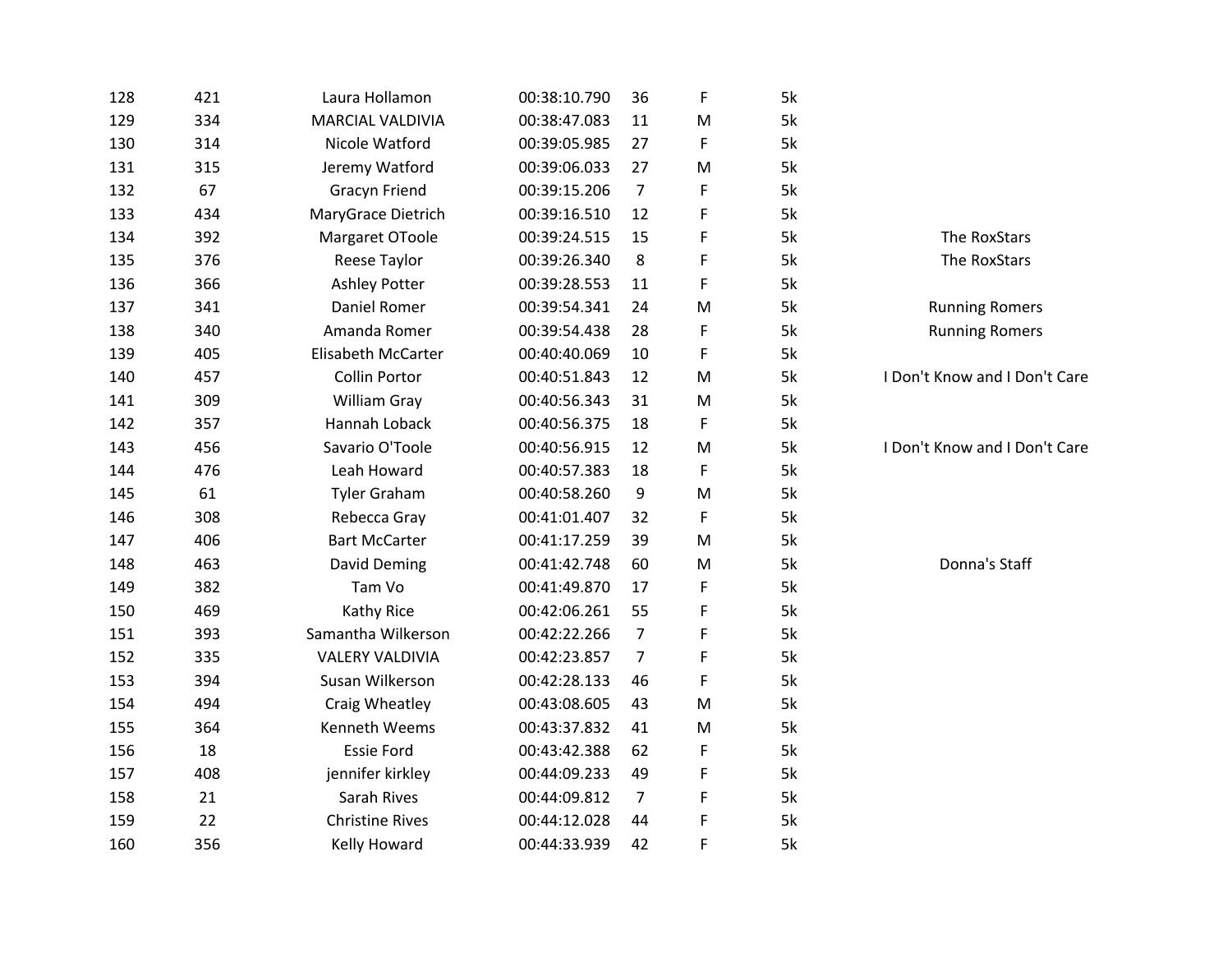| 161 | 492 | Karim Brazile          | 00:44:39.438 | 14 | M | 5k |                    |
|-----|-----|------------------------|--------------|----|---|----|--------------------|
| 162 | 28  | Marlo Wright           | 00:44:40.903 | 46 | F | 5k |                    |
| 163 | 322 | Robyn Webb             | 00:44:45.510 | 42 | F | 5k |                    |
| 164 | 454 | <b>Megan Early</b>     | 00:44:52.765 | 20 | F | 5k |                    |
| 165 | 370 | Laney Cohen            | 00:44:57.081 | 40 | F | 5k |                    |
| 166 | 455 | Kyle Early             | 00:45:06.767 | 24 | M | 5k |                    |
| 167 | 60  | Jennifer Wess          | 00:45:14.350 | 26 | F | 5k |                    |
| 168 | 27  | Fidel Alvarado         | 00:45:42.180 | 48 | M | 5k |                    |
| 169 | 74  | Dana Bennett           | 00:46:17.436 | 49 | F | 5k |                    |
| 170 | 73  | Cindy Takach           | 00:46:18.887 | 54 | F | 5k |                    |
| 171 | 72  | Amy Chambers           | 00:46:19.932 | 49 | F | 5k |                    |
| 172 | 483 | Alicia Greese          | 00:48:55.677 | 30 | F | 5k |                    |
| 173 | 354 | Lauren Davis           | 00:48:59.056 | 31 | F | 5k |                    |
| 174 | 487 | Angela Gibson          | 00:49:08.330 | 39 | F | 5k |                    |
| 175 | 485 | <b>Allison Gibson</b>  | 00:49:44.584 | 36 | F | 5k |                    |
| 176 | 486 | Rachael Gibson         | 00:49:46.479 | 17 | F | 5k |                    |
| 177 | 489 | Caleb Wolfe            | 00:49:50.450 | 13 | M | 5k |                    |
| 178 | 488 | Terry Wolfe            | 00:49:51.948 | 39 | M | 5k |                    |
| 179 | 57  | David Gibson           | 00:50:06.944 | 70 | M | 5k |                    |
| 180 | 34  | Josie Gibson           | 00:50:09.393 | 40 | F | 5k |                    |
| 181 | 59  | Donna Goodall          | 00:50:30.438 | 60 | F | 5k |                    |
| 182 | 307 | <b>Skylar Collins</b>  | 00:50:33.780 | 22 | F | 5k | Early Birds        |
| 183 | 306 | Cathy Early            | 00:50:33.961 | 51 | F | 5k | <b>Early Birds</b> |
| 184 | 417 | <b>Claire Ecrement</b> | 00:51:21.479 | 23 | F | 5k | #HotWheels         |
| 185 | 418 | <b>Ethan Carrol</b>    | 00:51:23.910 | 22 | M | 5k | #HotWheels         |
| 186 | 424 | Maili Trotter          | 00:51:36.830 | 6  | F | 5k |                    |
| 187 | 426 | John Trotter           | 00:51:37.230 | 45 | M | 5k |                    |
| 188 | 423 | <b>Trang Trotter</b>   | 00:51:38.114 | 43 | F | 5k |                    |
| 189 | 397 | Nicole Porter          | 00:52:57.710 | 32 | F | 5k |                    |
| 190 | 473 | <b>Mandy Roberts</b>   | 00:52:59.802 | 46 | F | 5k |                    |
| 191 | 416 | Sharisse Lee           | 00:53:32.953 | 28 | F | 5k | James Lee          |
| 192 | 465 | Gayle Whitlock         | 00:53:34.344 | 41 | F | 5k |                    |
| 193 | 17  | <b>Brian Ford</b>      | 00:53:34.689 | 59 | M | 5k |                    |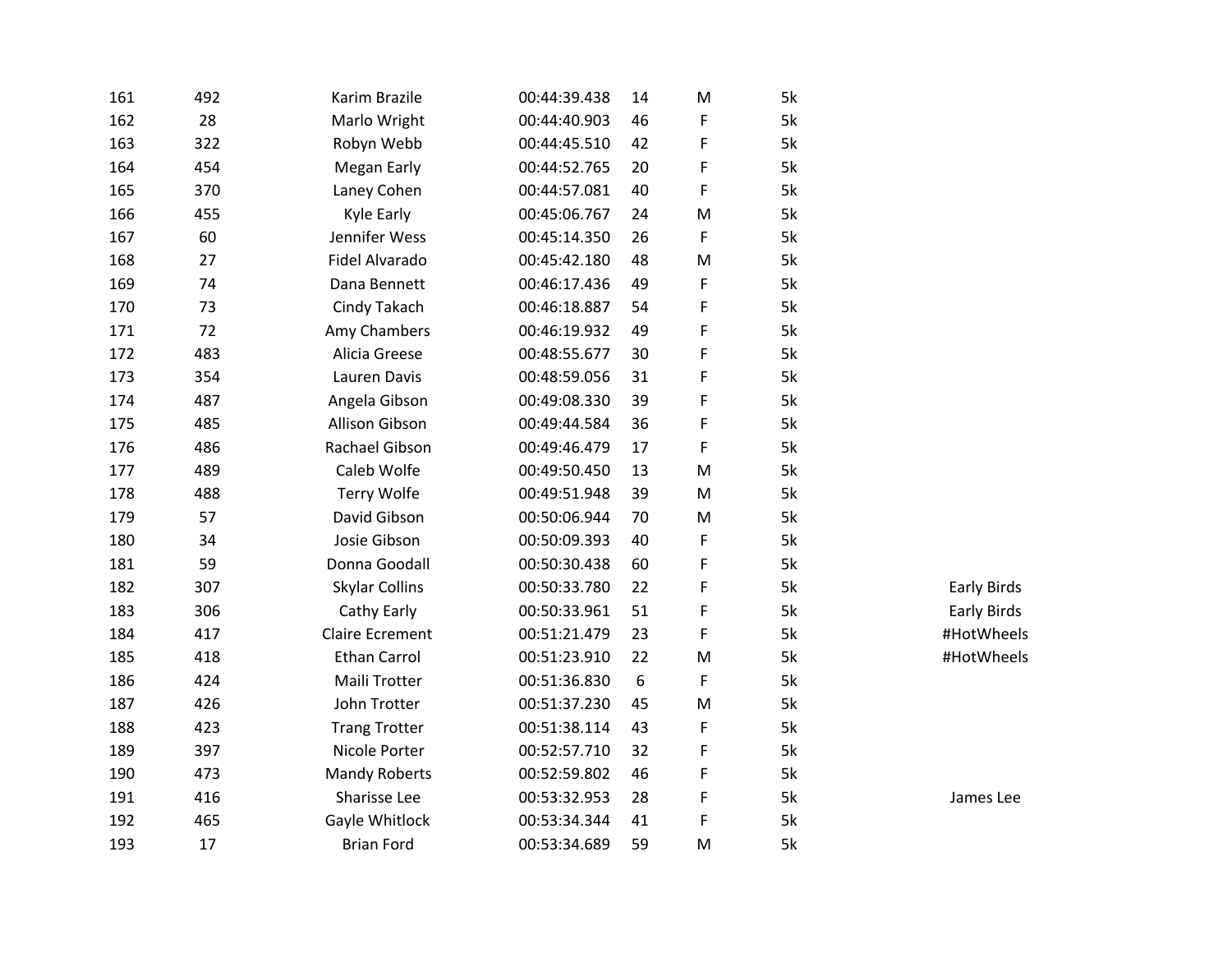| 194   | 415            | Erica James                         | 00:53:35.424       | 30   | F          | 5k              | James Lee |
|-------|----------------|-------------------------------------|--------------------|------|------------|-----------------|-----------|
| 195   | 411            | Angie Ecrement                      | 00:53:35.609       | 57   | F          | 5k              |           |
| 196   | 369            | Mandy DaWalt                        | 00:53:38.014       | 42   | F          | 5k              |           |
|       |                | Top Males Overall in 5k division.   |                    |      |            |                 |           |
| Place | Bib#           | Name                                | <b>Finish Time</b> |      | Age Gender | <b>Division</b> |           |
|       | 1              | 491 Adam Feigh                      | 00:16:39.122       |      | 23 M       | 5k              |           |
|       | $\overline{2}$ | 499 Orinthal Striggles              | 00:16:49.346       |      | 40 M       | 5k              |           |
|       | 3              | 58 Jaden Kingsley                   | 00:17:49.032       |      | 14 M       | 5k              |           |
|       |                | Top Females Overall in 5k division. |                    |      |            |                 |           |
| Place | Bib#           | Name                                | <b>Finish Time</b> |      | Age Gender | Division        |           |
|       | 1              | 377 Shawanna White                  | 00:18:48.672       | 36 F |            | 5k              |           |
|       | 2              | 440 Alexa Golbus                    | 00:20:49.493       | 17 F |            | 5k              |           |
|       | 3              | 498 Ashley Golbus                   | 00:21:00.215       | 17 F |            | 5k              |           |

#### Male 10 & Under in division 5k

| Place | Bib# | Name               | Finish Time  |      | Age Gender | Division |
|-------|------|--------------------|--------------|------|------------|----------|
|       |      | 402 Seth Shealy    | 00:23:12.145 | 10 M |            | 5k       |
| 2     |      | 68 Payton Friend   | 00:24:05.352 | 10 M |            | 5k       |
| 3     |      | 439 Jake Semones   | 00:25:00.513 | 10 M |            | 5k       |
| 4     |      | 429 Lucas Day      | 00:25:37.563 |      | 9 M        | 5k       |
| 5     |      | 385 Tate Welch     | 00:26:05.603 |      | 8 M        | 5k       |
| 6     |      | 495 Sammy Hollamon | 00:38:09.425 |      | 5 M        | 5k       |
| 7     |      | 61 Tyler Graham    | 00:40:58.260 |      | 9 M        | 5k       |

## Male 11-13 in division 5k

| Place | Bib | 'ame | l ime<br>-inish- | Age | Gender | Division |
|-------|-----|------|------------------|-----|--------|----------|
|       |     |      | .                |     |        |          |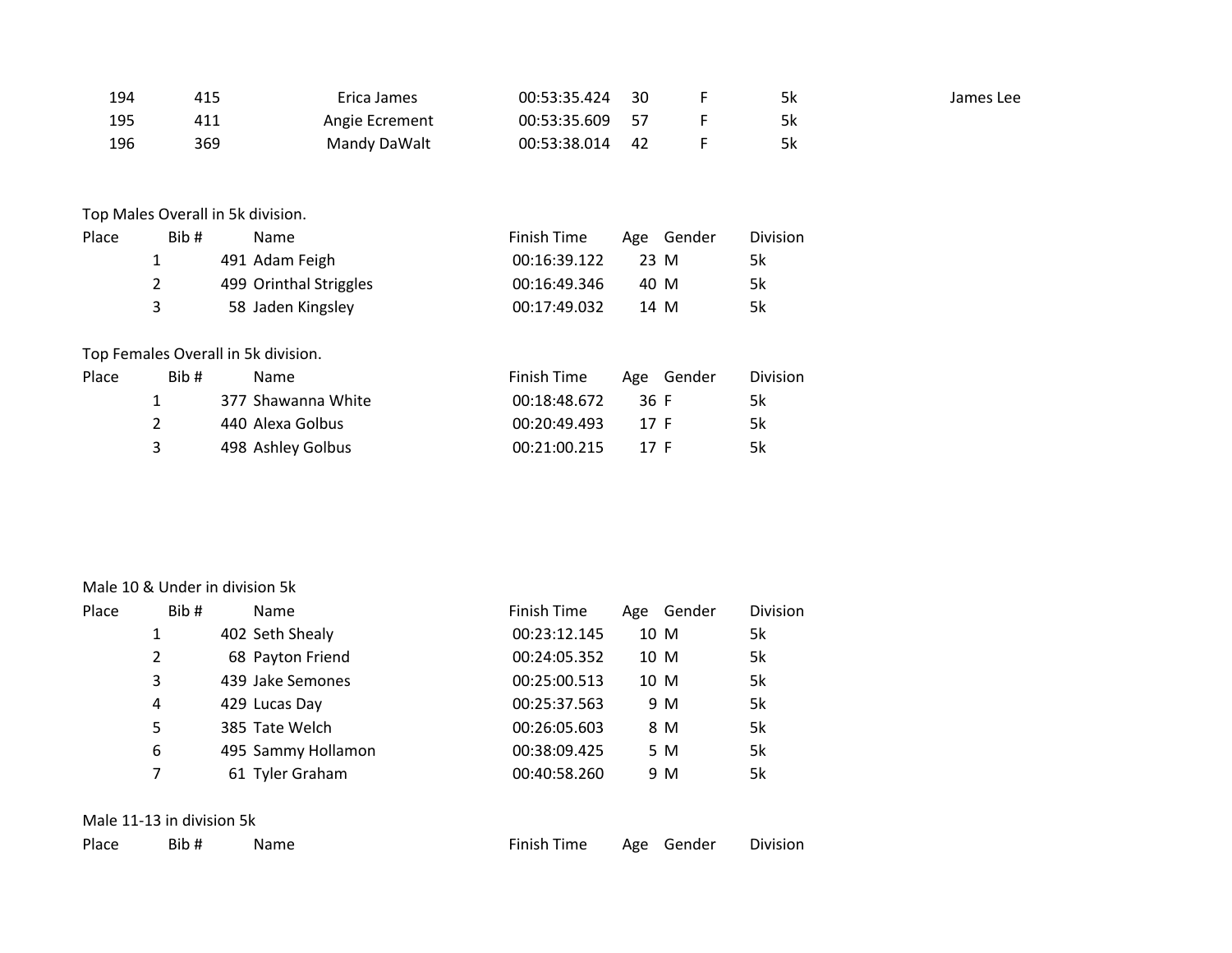| 1              | 349 Michael Perry     | 00:20:01.773 | 12 M | 5k |
|----------------|-----------------------|--------------|------|----|
| $\overline{2}$ | 66 Davis Ricks        | 00:21:04.578 | 12 M | 5k |
| 3              | 400 Hayes Coleman     | 00:32:37.736 | 13 M | 5k |
| 4              | 359 jacob abercrombie | 00:33:31.748 | 12 M | 5k |
| .5             | 334 MARCIAL VALDIVIA  | 00:38:47.083 | 11 M | 5k |
| 6              | 457 Collin Portor     | 00:40:51.843 | 12 M | 5k |
| 7              | 456 Savario O'Toole   | 00:40:56.915 | 12 M | 5k |
| 8              | 489 Caleb Wolfe       | 00:49:50.450 | 13 M | 5k |

#### Male 14-16 in division 5k

| Place | Bib# | Name               | Finish Time  | Age | Gender | Division |
|-------|------|--------------------|--------------|-----|--------|----------|
|       |      | 336 Ammar Dossaji  | 00:20:15.618 |     | 15 M   | 5k       |
|       | 2    | 413 Owen Rohde     | 00:20:18.346 |     | 15 M   | 5k       |
|       | 3    | 312 Nelson Addison | 00:20:27.299 |     | 16 M   | 5k       |
|       | 4    | 378 Ryan Ahuja     | 00:28:24.473 |     | 16 M   | 5k       |
|       | 5    | 64 Kelvin Wright   | 00:33:14.409 |     | 15 M   | 5k       |
|       | 6    | 492 Karim Brazile  | 00:44:39.438 |     | 14 M   | 5k       |

# Male 17-19 in division 5k

| Place | Bib# | <b>Name</b>        | Finish Time  | Gender<br>Age | <b>Division</b> |
|-------|------|--------------------|--------------|---------------|-----------------|
|       |      | 430 AUSTIN WEITZ   | 00:19:42.420 | 17 M          | 5k              |
|       | 2    | 481 George Case    | 00:21:42.114 | 18 M          | 5k              |
|       | 3    | 477 Ameer Williams | 00:27:43.065 | 17 M          | 5k              |
|       | 4    | 433 Tanner Jelinek | 00:31:13.017 | 19 M          | 5k              |
|       | 5    | 452 Robert Sawyer  | 00:34:11.868 | 17 M          | 5k              |

## Male 20-24 in division 5k

| Place | Bib# | <b>Name</b>        | Finish Time  | Age Gender | <b>Division</b> |
|-------|------|--------------------|--------------|------------|-----------------|
|       |      | 301 Timothy Gibson | 00:18:57.136 | 23 M       | 5k              |
|       | 2    | 325 Tyler DeLisle  | 00:29:35.803 | 24 M       | 5k              |
|       | 3    | 453 Justin Niblick | 00:34:05.011 | 22 M       | 5k              |
|       | 4    | 341 Daniel Romer   | 00:39:54.341 | 24 M       | 5k              |
|       | 5    | 455 Kyle Early     | 00:45:06.767 | 24 M       | 5k              |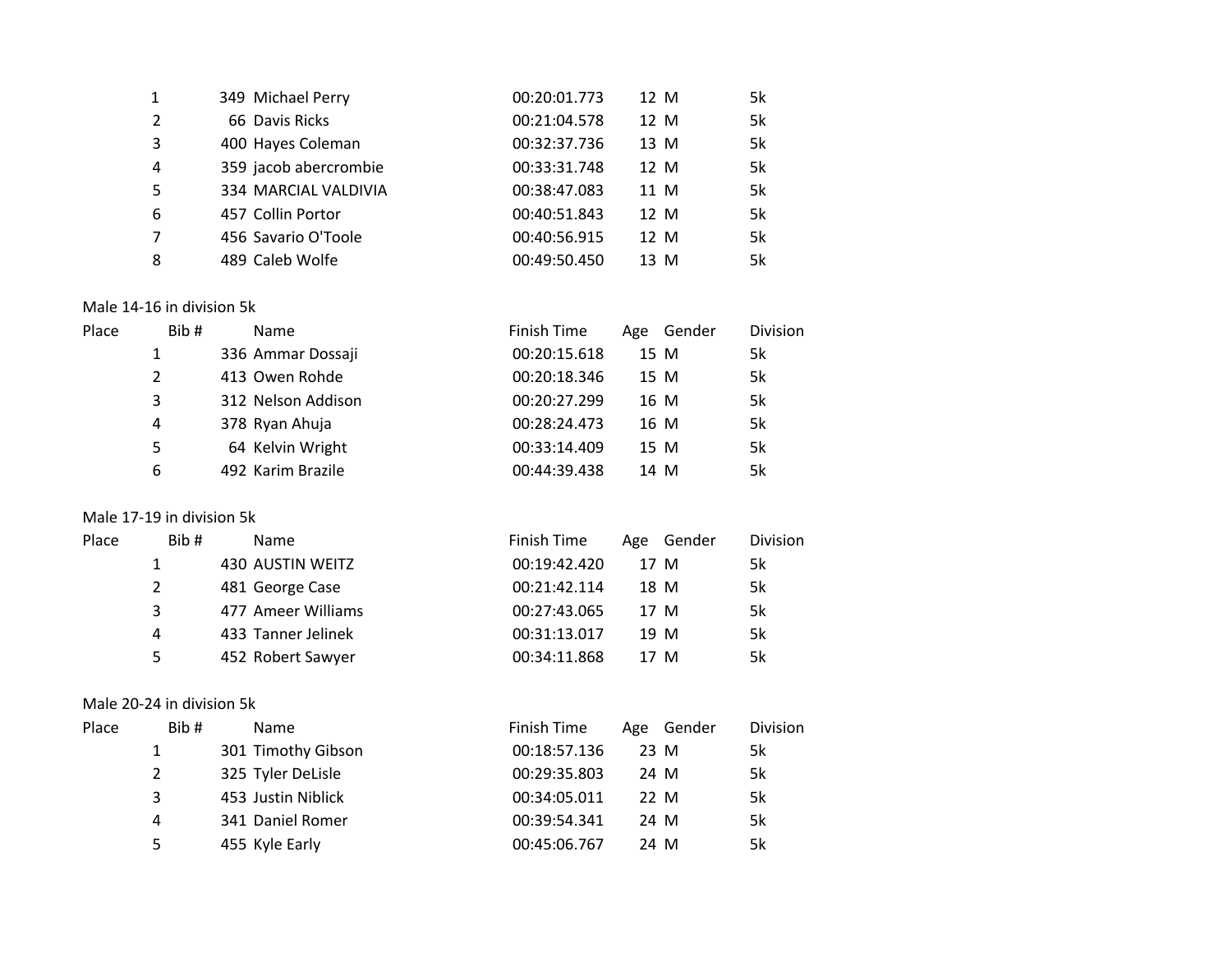| 418 Ethan Carrol | 00:51:23.910 | M |  |
|------------------|--------------|---|--|
|------------------|--------------|---|--|

Male 25-29 in division 5k

| Place | Bib#          | Name               | Finish Time  | Age Gender | <b>Division</b> |
|-------|---------------|--------------------|--------------|------------|-----------------|
|       |               | 1 Travis Nichols   | 00:18:05.225 | 27 M       | 5k              |
|       | $\mathcal{P}$ | 348 Michael Ferri  | 00:30:14.409 | 28 M       | 5k              |
|       | ર             | 361 David Stevens  | 00:31:18.444 | 27 M       | 5k              |
|       | 4             | 315 Jeremy Watford | 00:39:06.033 | 27 M       | 5k              |

#### Male 30-34 in division 5k

| Place | Bib# | Name                | Finish Time  |      | Age Gender | <b>Division</b> |
|-------|------|---------------------|--------------|------|------------|-----------------|
|       |      | 497 Ahmad Jimmerson | 00:24:06.370 | 34 M |            | 5k              |
|       |      | 479 Dee McNeal      | 00:30:10.788 | 32 M |            | 5k              |
|       |      | 309 William Gray    | 00:40:56.343 | 31 M |            | 5k              |

## Male 35-39 in division 5k

| Place | Bib# | <b>Name</b>         | Finish Time  | Age Gender | <b>Division</b> |
|-------|------|---------------------|--------------|------------|-----------------|
|       |      | 442 Kevin Hunt      | 00:22:47.265 | 38 M       | 5k              |
|       | 2    | 338 Franklin Walker | 00:23:40.439 | 39 M       | 5k              |
|       | 3    | 428 Matthew Day     | 00:25:31.767 | 36 M       | 5k              |
|       | 4    | 406 Bart McCarter   | 00:41:17.259 | 39 M       | 5k              |
|       | 5    | 488 Terry Wolfe     | 00:49:51.948 | 39 M       | 5k              |

## Male 40-44 in division 5k

| Place | Bib# | <b>Name</b>        | Finish Time  | Age Gender | <b>Division</b> |
|-------|------|--------------------|--------------|------------|-----------------|
|       | 1    | 65 Angel manuel    | 00:19:35.533 | 40 M       | 5k              |
|       | 2    | 389 Darrell Brown  | 00:20:22.104 | 40 M       | 5k              |
|       | 3    | 388 Alex McDonald  | 00:20:23.702 | 40 M       | 5k              |
|       | 4    | 425 Mark Whetstone | 00:21:18.757 | 43 M       | 5k              |
|       | 5    | 443 Glen Bramlitt  | 00:24:43.601 | 43 M       | 5k              |
|       | 6    | 318 Fred Kudrik    | 00:25:38.066 | 44 M       | 5k              |
|       | 7    | 383 Gene Mello     | 00:25:50.716 | 44 M       | 5k              |
|       | 8    | 471 Joe Greene     | 00:26:49.753 | 40 M       | 5k              |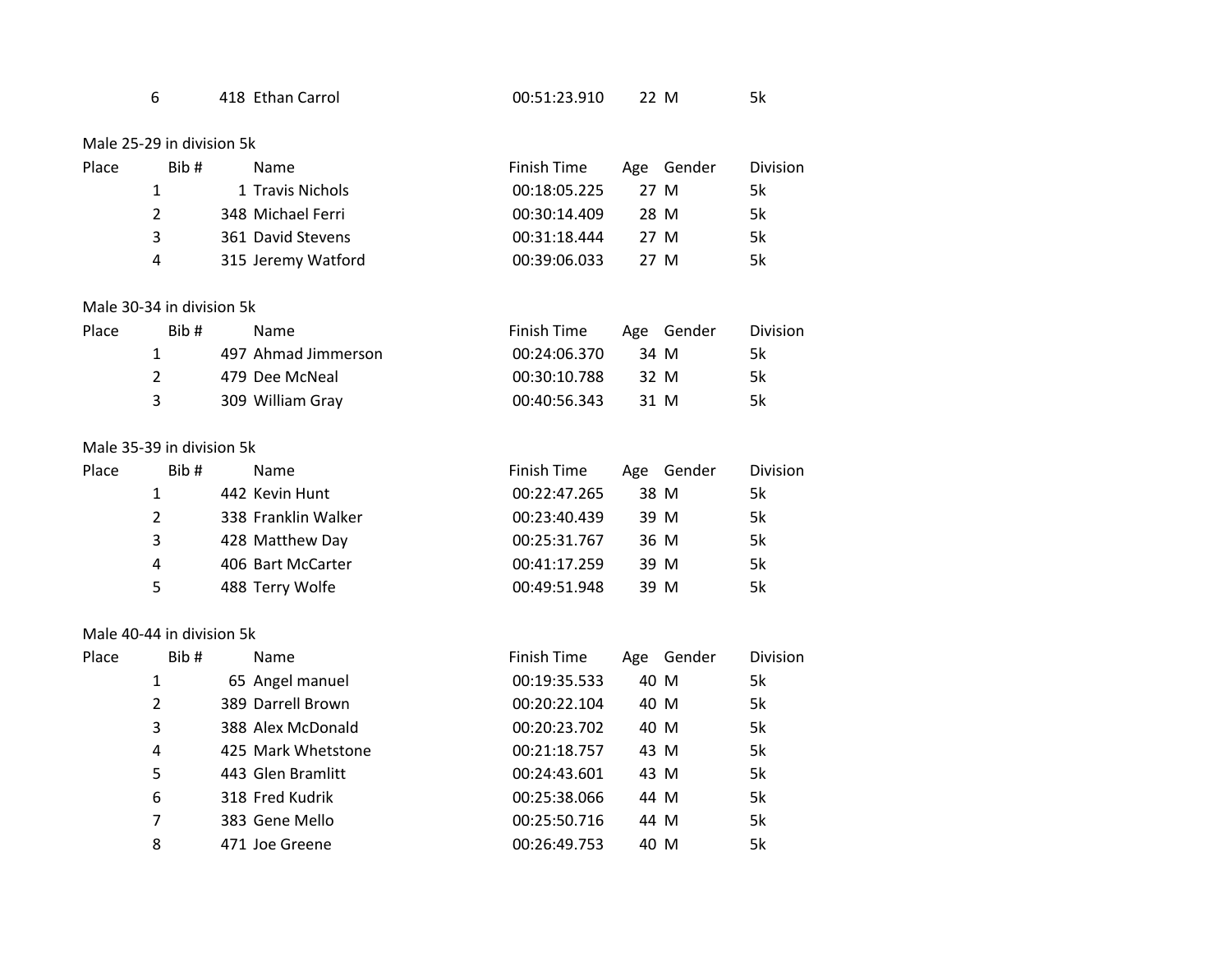| 9  | 365 Matthew Potter  | 00:26:50.499 | 43 M | 5k |
|----|---------------------|--------------|------|----|
| 10 | 401 Mel Shealy      | 00:27:32.547 | 44 M | 5k |
| 11 | 319 Alfred Baquiran | 00:28:13.327 | 44 M | 5k |
| 12 | 398 Hunter Coleman  | 00:32:39.122 | 41 M | 5k |
| 13 | 494 Craig Wheatley  | 00:43:08.605 | 43 M | 5k |
| 14 | 364 Kenneth Weems   | 00:43:37.832 | 41 M | 5k |

# Male 45-49 in division 5k

| Place | Bib#           | Name                   | Finish Time  | Age Gender | Division |
|-------|----------------|------------------------|--------------|------------|----------|
|       | 1              | 32 Ty Campbell         | 00:20:51.006 | 48 M       | 5k       |
|       | $\overline{2}$ | 390 Wayne Shuler       | 00:22:01.830 | 48 M       | 5k       |
|       | 3              | 321 Ted Hewitt         | 00:23:11.720 | 46 M       | 5k       |
|       | 4              | 346 Randy Sheldon      | 00:23:42.883 | 49 M       | 5k       |
|       | 5              | 367 Jose De Jesus Mora | 00:27:49.397 | 49 M       | 5k       |
|       | 6              | 381 Divya Ahuja        | 00:28:48.900 | 48 M       | 5k       |
|       | 7              | 324 Doug Webb          | 00:29:56.479 | 45 M       | 5k       |
|       | 8              | 412 Jason Rohde        | 00:37:55.913 | 46 M       | 5k       |
|       | 9              | 27 Fidel Alvarado      | 00:45:42.180 | 48 M       | 5k       |
|       | 10             | 426 John Trotter       | 00:51:37.230 | 45 M       | 5k       |
|       |                |                        |              |            |          |

## Male 50-54 in division 5k

| Place<br>Bib# |   | Name              | Finish Time  | Age Gender | <b>Division</b> |
|---------------|---|-------------------|--------------|------------|-----------------|
|               |   | 327 Craig DeLisle | 00:21:11.547 | 54 M       | 5k              |
|               |   | 80 Genaro Santos  | 00:27:31.584 | 50 M       | 5k              |
|               | 3 | 372 Patrick Cobb  | 00:29:32.617 | 51 M       | 5k              |
|               | 4 | 446 Dean Jenkins  | 00:30:03.677 | 50 M       | 5k              |

## Male 55-59 in division 5k

| Place | Bib# | <b>Name</b>       | Finish Time  | Age Gender | <b>Division</b> |
|-------|------|-------------------|--------------|------------|-----------------|
|       |      | 76 Randy Basinger | 00:25:07.720 | 57 M       | 5k              |
|       |      | 448 Joe Whetstine | 00:26:47.135 | 55 M       | 5k              |
|       | 3    | 305 John Gasque   | 00:27:43.391 | 56 M       | 5k              |
|       | 4    | 420 Paul Bates    | 00:37:30.566 | 59 M       | 5k              |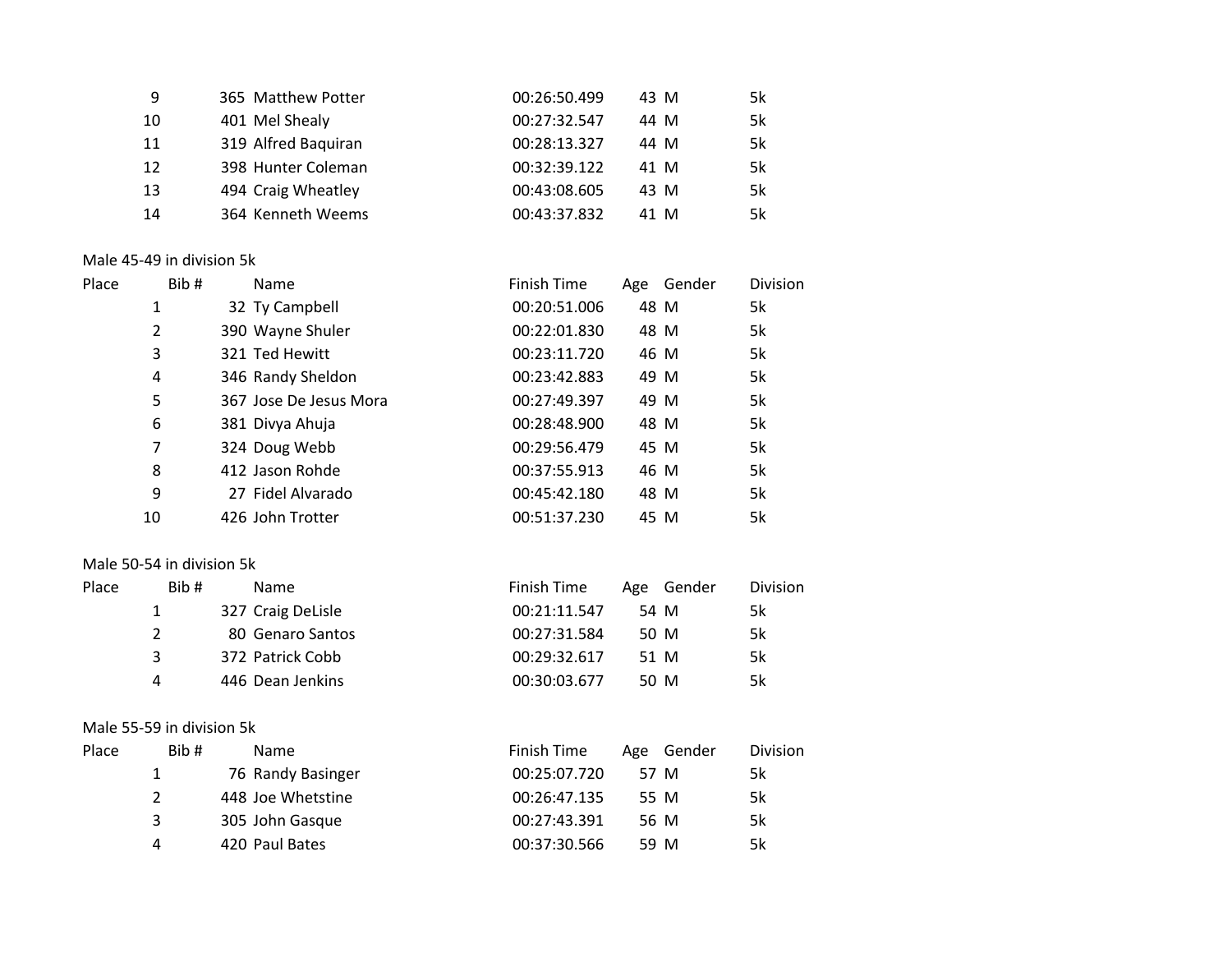|       | 5                                | 17 Brian Ford     |                        | 00:53:34.689       | 59 M |            | 5k       |
|-------|----------------------------------|-------------------|------------------------|--------------------|------|------------|----------|
|       | Male 60-64 in division 5k        |                   |                        |                    |      |            |          |
| Place | Bib#                             | Name              |                        | <b>Finish Time</b> | Age  | Gender     | Division |
|       | $\mathbf{1}$                     | 343 Pete Poore    |                        | 00:29:37.489       | 63 M |            | 5k       |
|       | $\overline{2}$                   |                   | 463 David Deming       | 00:41:42.748       | 60 M |            | 5k       |
|       | Male 70-74 in division 5k        |                   |                        |                    |      |            |          |
| Place | Bib#                             | Name              |                        | <b>Finish Time</b> | Age  | Gender     | Division |
|       | 1                                |                   | 345 Rocky Soderberg    | 00:31:51.771       | 73 M |            | 5k       |
|       | $\overline{2}$                   |                   | 57 David Gibson        | 00:50:06.944       | 70 M |            | 5k       |
|       | Female 10 & Under in division 5k |                   |                        |                    |      |            |          |
| Place | Bib#                             | Name              |                        | Finish Time        |      | Age Gender | Division |
|       | $\mathbf{1}$                     |                   | 438 Janiah McNeil      | 00:22:29.615       | 10 F |            | 5k       |
|       | $\overline{2}$                   |                   | 31 Jayda McNiel        | 00:24:51.262       | 10 F |            | 5k       |
|       | 3                                | 437 Mya McNeil    |                        | 00:25:50.354       |      | 9 F        | 5k       |
|       | 4                                |                   | 444 Scarlett Hutchins  | 00:29:19.053       |      | 8 F        | 5k       |
|       | 5                                |                   | 323 Madison Webb       | 00:29:55.810       | 10 F |            | 5k       |
|       | 6                                |                   | 445 Dorothy Hutchins   | 00:31:45.763       |      | 5 F        | 5k       |
|       | $\overline{7}$                   |                   | 441 Catherine Sizemore | 00:38:01.844       |      | 7 F        | 5k       |
|       | 8                                |                   | 422 Whitley Hollamon   | 00:38:09.890       |      | 7 F        | 5k       |
|       | 9                                |                   | 67 Gracyn Friend       | 00:39:15.206       |      | 7 F        | 5k       |
|       | 10                               | 376 Reese Taylor  |                        | 00:39:26.340       |      | 8 F        | 5k       |
|       | 11                               |                   | 405 Elisabeth McCarter | 00:40:40.069       | 10 F |            | 5k       |
|       | 12                               |                   | 393 Samantha Wilkerson | 00:42:22.266       |      | 7 F        | 5k       |
|       | 13                               |                   | 335 VALERY VALDIVIA    | 00:42:23.857       |      | 7 F        | 5k       |
|       | 14                               | 21 Sarah Rives    |                        | 00:44:09.812       |      | 7 F        | 5k       |
|       | 15                               | 424 Maili Trotter |                        | 00:51:36.830       |      | 6 F        | 5k       |
|       |                                  |                   |                        |                    |      |            |          |

Female 11-13 in division 5k

| Place | Bib # | Name               |                   | Finish Time Age Gender Division |  |
|-------|-------|--------------------|-------------------|---------------------------------|--|
|       |       | 350 Lauren Devaney | 00:23:47.453 11 F |                                 |  |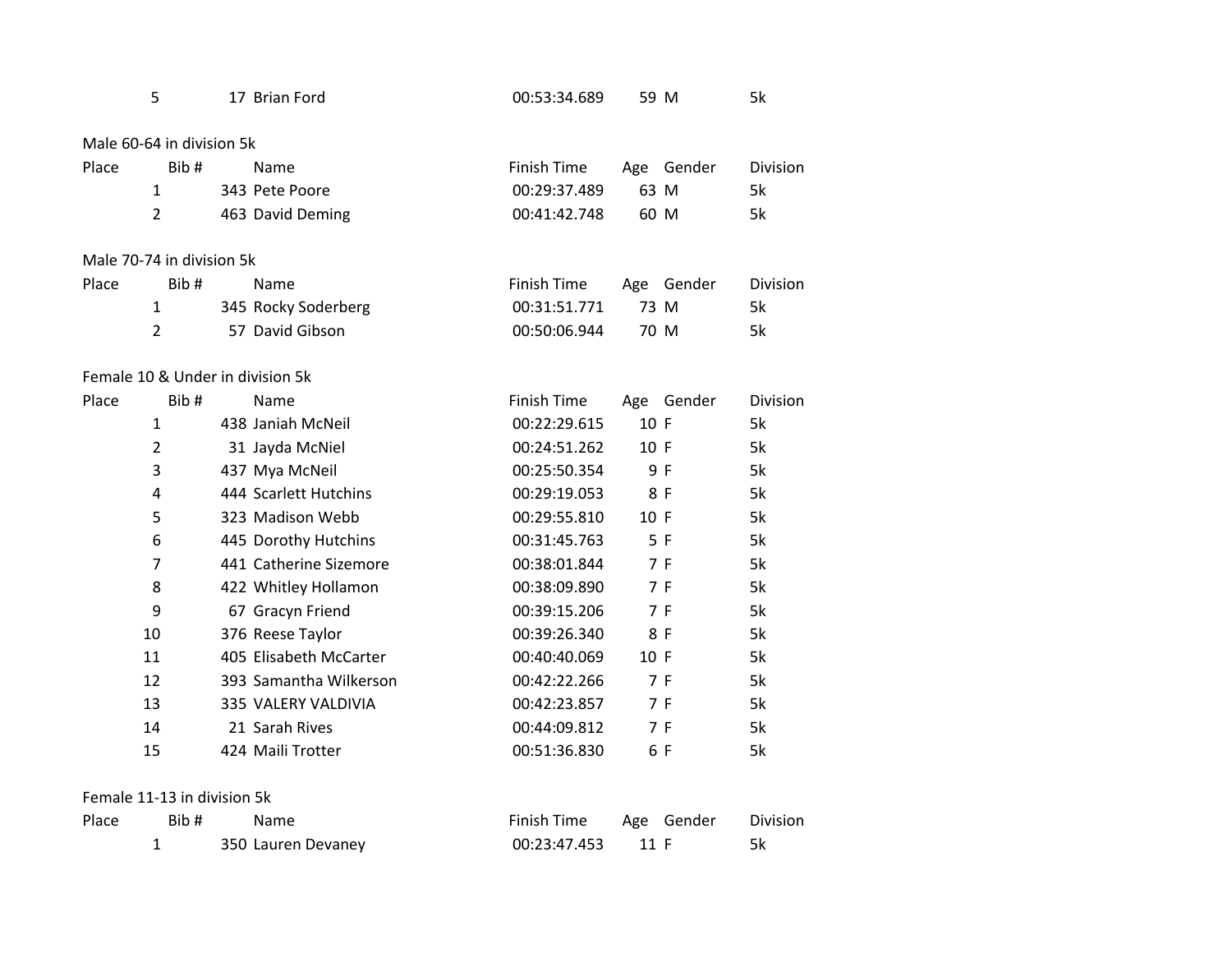| $\overline{2}$ | 78 Aubrie Holland      | 00:28:44.436 | 12 F | 5k |
|----------------|------------------------|--------------|------|----|
| 3              | 484 Maya Moran         | 00:28:56.134 | 12 F | 5k |
| 4              | 355 Alexandra Davis    | 00:29:09.306 | 13 F | 5k |
| 5              | 326 Alexis Conrad      | 00:29:23.399 | 12 F | 5k |
| 6              | 435 Eden Jelinek       | 00:34:47.221 | 12 F | 5k |
| 7              | 77 Gracie Dewalt       | 00:37:24.383 | 13 F | 5k |
| 8              | 79 Rachel Sprankle     | 00:37:26.224 | 13 F | 5k |
| 9              | 434 MaryGrace Dietrich | 00:39:16.510 | 12 F | 5k |
| 10             | 366 Ashley Potter      | 00:39:28.553 | 11 F | 5k |

## Female 14-16 in division 5k

| Place | Bib#           | Name                            | Finish Time  | Gender<br>Age | Division |
|-------|----------------|---------------------------------|--------------|---------------|----------|
|       | 1              | 461 Brianna Hartley             | 00:21:16.813 | 14 F          | 5k       |
|       | $\overline{2}$ | 368 Pippa Richter               | 00:22:07.364 | 14 F          | 5k       |
|       | 3              | 375 Mandy Kirkley               | 00:22:39.148 | 14 F          | 5k       |
|       | 4              | 373 Marie Charlotte Demetriades | 00:23:07.145 | 16 F          | 5k       |
|       | 5              | 407 Aimee Ahuja                 | 00:23:17.193 | 14 F          | 5k       |
|       | 6              | 395 Peyton Campbell             | 00:23:41.369 | 14 F          | 5k       |
|       | 7              | 419 Makenna Bradley             | 00:23:44.379 | 14 F          | 5k       |
|       | 8              | 458 Mary O'Toole                | 00:24:47.143 | 14 F          | 5k       |
|       | 9              | 436 Caroline Dietrich           | 00:26:25.041 | 14 F          | 5k       |
|       | 10             | 470 Jacqueline Mentes           | 00:27:46.249 | 14 F          | 5k       |
|       | 11             | 391 Laura Shuler                | 00:28:24.906 | 15 F          | 5k       |
|       | 12             | 431 Paula Couto Alvarez         | 00:29:54.279 | 16 F          | 5k       |
|       | 13             | 480 Beatrice Mora               | 00:33:04.068 | 15 F          | 5k       |
|       | 14             | 404 Emily Dale                  | 00:33:55.335 | 14 F          | 5k       |
|       | 15             | 403 Lainey Coleman              | 00:33:55.424 | 14 F          | 5k       |
|       | 16             | 392 Margaret OToole             | 00:39:24.515 | 15 F          | 5k       |

# Female 17-19 in division 5k

| Place | Bib # | Name.               | Finish Time         |      | Age Gender | Division |
|-------|-------|---------------------|---------------------|------|------------|----------|
|       |       | 460 Leanna Mentes   | $00:21:18.696$ 17 F |      |            | 5k       |
|       |       | 71 Brittany Earnest | 00:32:43.957        | 17 F |            | 5k       |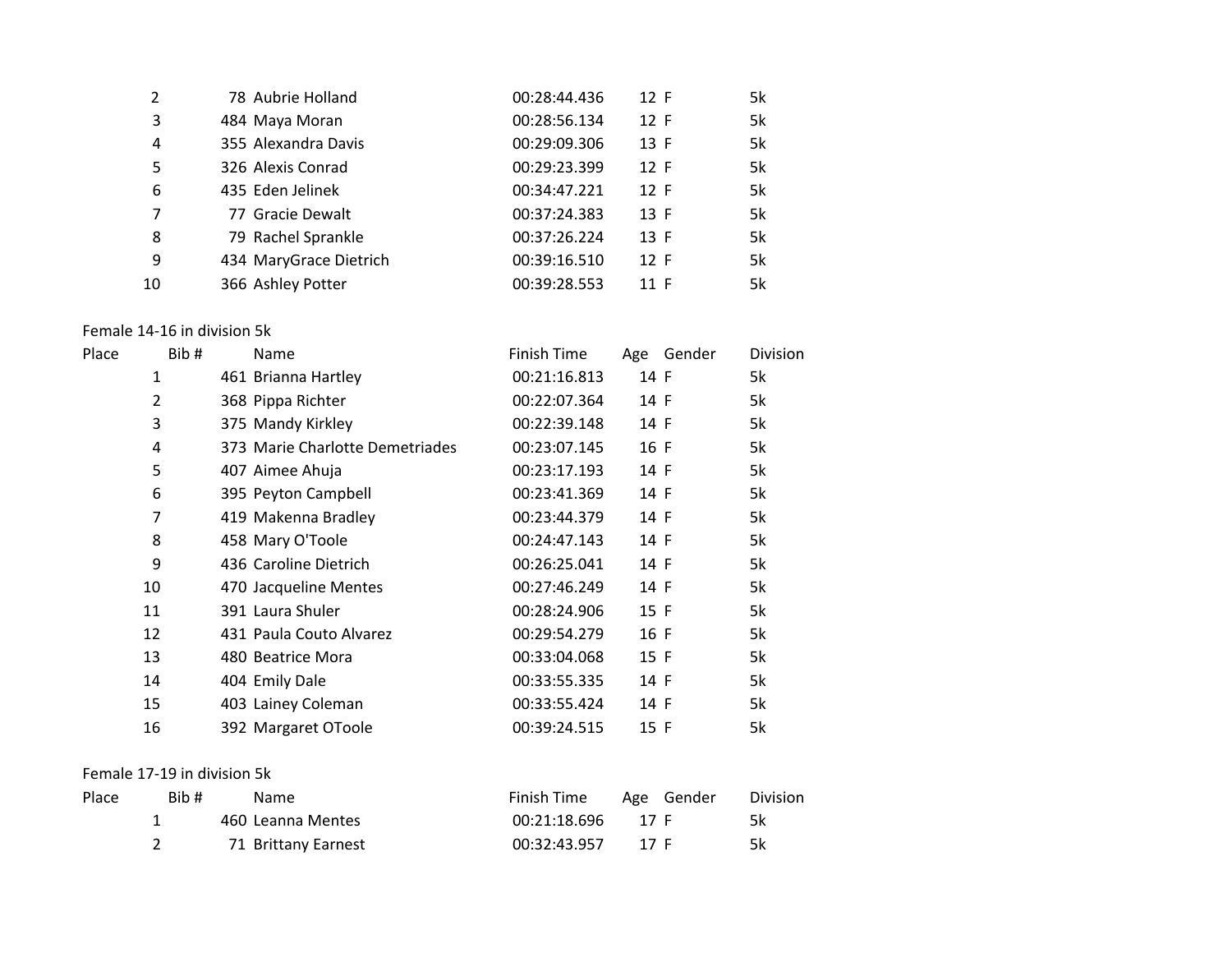| - 3 | 357 Hannah Loback  | 00:40:56.375 | 18 F | 5k |
|-----|--------------------|--------------|------|----|
|     | 476 Leah Howard    | 00:40:57.383 | 18 F | 5k |
| 5.  | 382 Tam Vo         | 00:41:49.870 | 17 F | 5k |
| -6  | 486 Rachael Gibson | 00:49:46.479 | 17 F | 5k |

### Female 20-24 in division 5k

| Place | Bib# | <b>Name</b>            | Finish Time  | Age Gender | <b>Division</b> |
|-------|------|------------------------|--------------|------------|-----------------|
|       |      | 414 Allison Phlegar    | 00:26:49.900 | 24 F       | 5k              |
|       | 2    | 342 Jessica Yarbro     | 00:31:16.243 | 23 F       | 5k              |
|       | 3    | 459 Jordan Abercrombie | 00:33:32.478 | 22 F       | 5k              |
|       | 4    | 347 Laura Pate         | 00:34:42.495 | 24 F       | 5k              |
|       | 5    | 454 Megan Early        | 00:44:52.765 | 20 F       | 5k              |
|       | 6    | 307 Skylar Collins     | 00:50:33.780 | 22 F       | 5k              |
|       | 7    | 417 Claire Ecrement    | 00:51:21.479 | 23 F       | 5k              |

## Female 25-29 in division 5k

| Place | Bib# | <b>Name</b>        | Finish Time  | Gender<br>Age | <b>Division</b> |
|-------|------|--------------------|--------------|---------------|-----------------|
|       |      | 360 Kara Stevens   | 00:27:21.587 | 28 F          | 5k              |
|       | 2    | 337 Andrea Olson   | 00:29:07.789 | 27 F          | 5k              |
|       | 3    | 362 Chesson Parker | 00:29:59.262 | 27 F          | 5k              |
|       | 4    | 314 Nicole Watford | 00:39:05.985 | 27 F          | 5k              |
|       | 5    | 340 Amanda Romer   | 00:39:54.438 | 28 F          | 5k              |
|       | 6    | 60 Jennifer Wess   | 00:45:14.350 | 26 F          | 5k              |
|       | 7    | 416 Sharisse Lee   | 00:53:32.953 | 28 F          | 5k              |

# Female 30-34 in division 5k

| Place | Bib# | <b>Name</b>          | Finish Time  | Age Gender | <b>Division</b> |
|-------|------|----------------------|--------------|------------|-----------------|
|       |      | 328 Sara Bonner      | 00:21:41.114 | 34 F       | 5k              |
|       | 2    | 496 Mariam Shakour   | 00:26:09.743 | 34 F       | 5k              |
|       | 3    | 493 Jessalyn Smith   | 00:35:48.338 | 34 F       | 5k              |
|       | 4    | 396 Alyssa Ladomirak | 00:37:27.514 | 32 F       | 5k              |
|       | 5    | 308 Rebecca Gray     | 00:41:01.407 | 32 F       | 5k              |
|       | 6    | 483 Alicia Greese    | 00:48:55.677 | 30 F       | 5k              |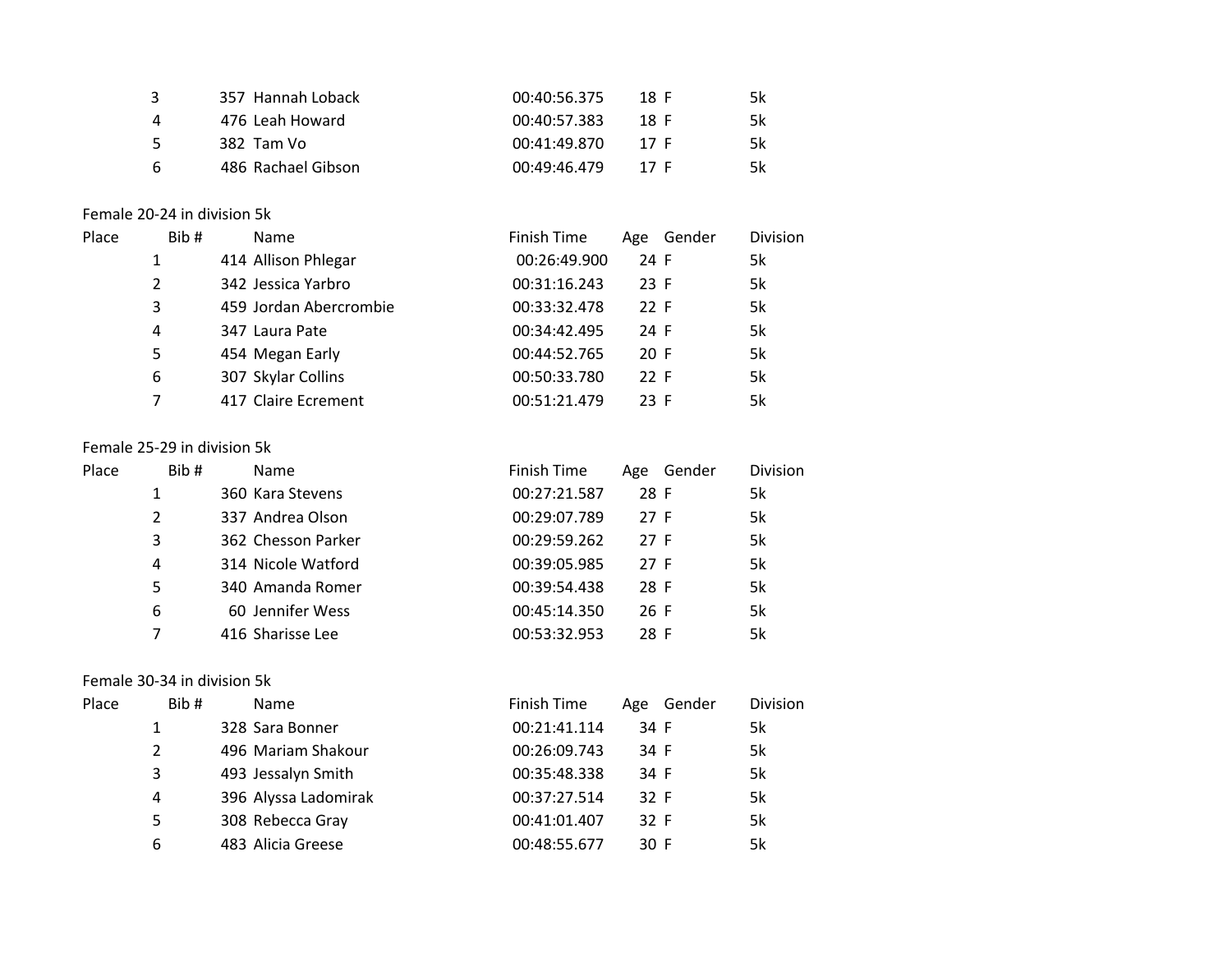| 354 Lauren Davis  | 00:48:59.056 | - 31 F | 5k |
|-------------------|--------------|--------|----|
| 397 Nicole Porter | 00:52:57.710 | - 32 F | 5k |
| 415 Erica James   | 00:53:35.424 | - 30 E | 5k |

#### Female 35-39 in division 5k

| Place | Bib# | Name               | Finish Time  | Age Gender | Division |
|-------|------|--------------------|--------------|------------|----------|
|       |      | 363 Jessica Weems  | 00:24:01.120 | 35 F       | 5k       |
|       | 2    | 427 Adriana Day    | 00:25:45.351 | 35 F       | 5k       |
|       | 3    | 317 Beth Kudrik    | 00:32:06.584 | 39 F       | 5k       |
|       | 4    | 421 Laura Hollamon | 00:38:10.790 | 36 F       | 5k       |
|       | 5    | 487 Angela Gibson  | 00:49:08.330 | 39 F       | 5k       |
|       | 6    | 485 Allison Gibson | 00:49:44.584 | 36 F       | 5k       |

#### Female 40-44 in division 5k

| Place | Bib# | Name                  | Finish Time  | Age Gender | <b>Division</b> |
|-------|------|-----------------------|--------------|------------|-----------------|
|       | 1    | 70 Colleen Vowls      | 00:25:04.725 | 42 F       | 5k              |
|       | 2    | 379 Miranda Ahuja     | 00:26:54.537 | 44 F       | 5k              |
|       | 3    | 472 Amy Medlock-Green | 00:28:39.333 | 41 F       | 5k              |
|       | 4    | 384 Kristin Mello     | 00:35:44.904 | 42 F       | 5k              |
|       | 5    | 22 Christine Rives    | 00:44:12.028 | 44 F       | 5k              |
|       | 6    | 356 Kelly Howard      | 00:44:33.939 | 42 F       | 5k              |
|       | 7    | 322 Robyn Webb        | 00:44:45.510 | 42 F       | 5k              |
|       | 8    | 370 Laney Cohen       | 00:44:57.081 | 40 F       | 5k              |
|       | 9    | 34 Josie Gibson       | 00:50:09.393 | 40 F       | 5k              |
|       | 10   | 423 Trang Trotter     | 00:51:38.114 | 43 F       | 5k              |
|       | 11   | 465 Gayle Whitlock    | 00:53:34.344 | 41 F       | 5k              |
|       | 12   | 369 Mandy DaWalt      | 00:53:38.014 | 42 F       | 5k              |

#### Female 45-49 in division 5k

| Place | Bib # | Name                | Finish Time  | Age Gender | <b>Division</b> |
|-------|-------|---------------------|--------------|------------|-----------------|
|       |       | 311 Shelley Hinson  | 00:24:35.244 | 47 F       | 5k              |
|       |       | 464 Monica Brumagin | 00:25:26.636 | 49 F       | 5k              |
|       |       | 386 Joyce Welch     | 00:26:08.863 | 46 F       | 5k              |